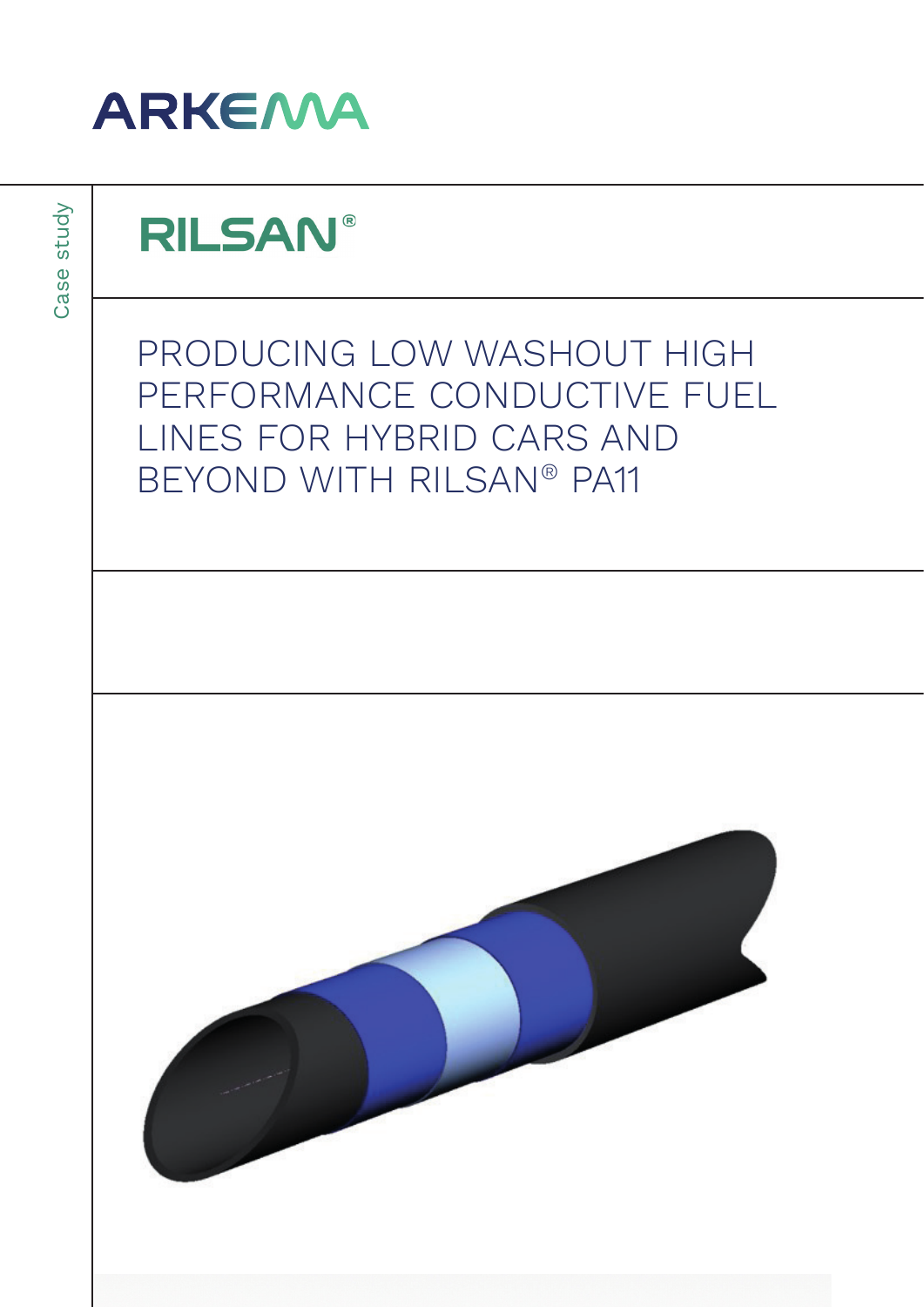#### **OBJECTIVES**

Arkema's target is to provide the automotive industry a complete range of new high performance plastic extrusion grades for fluid transfer. This development supports the strategies of major global car makers in the launch of costeffective, conductive fuel lines in hybrid vehicles. Proposed solutions are extremely competitive without technical compromise. And they are bio-based!

# SUMMARY CASE STUDY

### INTRODUCTION

The rapid electrification of the automotive industry comes with many technical challenges. One of them is, when Hybrid vehicles run on the Electric "zero emission" mode, fuel remains stagnant within fuel lines for several days or weeks. This increases the extraction of components from the plastic tube. "Low washout" solutions were developed, but these tend to swell more in contact with fuel than traditional fuel Lines. This constitutes a major challenge for conductive fuel lines as tube swelling has a detrimental effect on conductive performance. Carmakers are looking for competitive "low washout" conductive solutions for use in hybrid vehicles, to solve this issue and help accelerating the growth of environmentally virtuous vehicles.

#### **PARTNER**

Leading global automotive car makers & fuel line producers

**INDUSTRY**

Automotive

#### **APPLICATION**

Liquid fuel & fuel vapor lines of plug-in hybrids.

#### **PRODUCTION PROCESS**

Tube extrusion, smooth or corrugated

#### **MATERIAL**

Rilsan® polyamide 11, Rilsan® Tieflex alloys & Rilperm® multilayer constructions

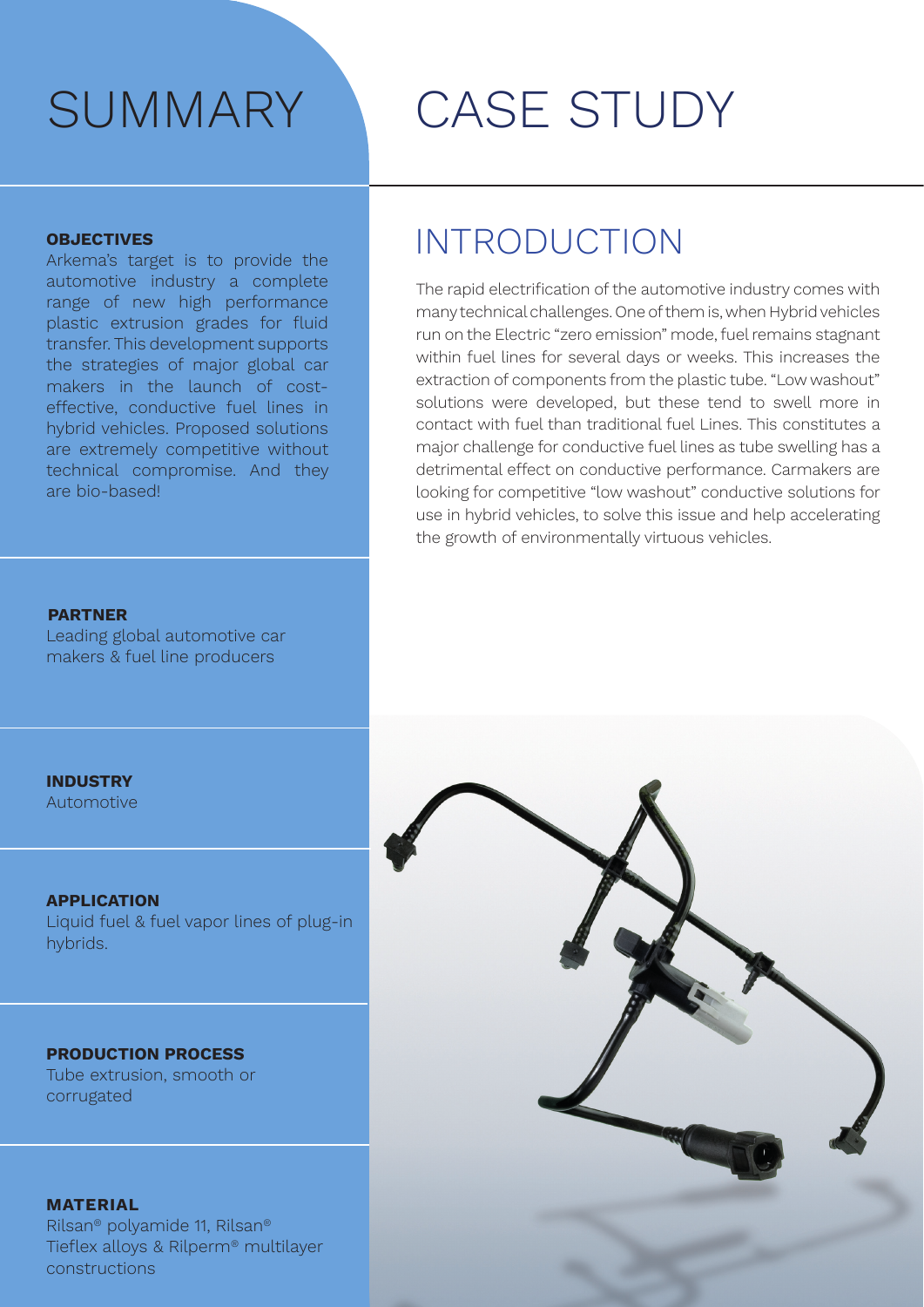### CHALLENGE

### DESIGNING GLOBAL SOLUTIONS

Plastic fuel lines are made conductive by the use of a thin layer of an electrostatic discharge (ESD) control material, the most competitive ones are using long chain polyamides as the base resin. These solutions are used mainly on vehicles sold in the USA. Indeed, local gasolines qualities have a variable ethanol content and, when this content is not high enough, the risk of electrical shortcut can cause severe safety issues for the driver. US-based OEMs, followed by others like ones based in South Korea, have enlarged the use of conductive liquid lines. More recently, some EU-based OEMs are also requesting conductive lines making the need of a globally available solution more urgent today than ever.

#### Designing a conductive solution with excellent and durable performances

The design of an electrostatic discharge (ESD) control material requires a low surface resistivity both at initial stage and after fuel soaking. Conductive performance is usually affected by swelling or thermochemical degradation mechanisms in the matrix. Using conductive fillers also usually tend to make polymers more fragile.

These challenges require strong formulation and compounding know how, as well as a strong partnership with Tiers to co-develop a new, innovative material with adapted design features.

## SOLUTION

Arkema has developed a material platform allowing tier suppliers & car makers to build tailor-made conductive solutions (4 or 5 layers) with a limited number of grades. Rilperm® construction is a tubing solution for low permeation & low washout conductive fuel lines. The outer layer is made of a new Rilsan® PA11 grade (Rilsan® BESN Black P213 TL) with outstanding impact behavior, chemical resistance and ageing properties. Thanks to Arkemas' proprietary alloying technology, a Rilsan® Tieflex PA6-based material (Rilsan® Tieflex R073 Black T6L) is used as a structural tie layer with a unique combination of adhesion to the EVOH barrier layer, outstanding high temperature strength, and great chemical resistance to biofuels and road salts. The inner layer is made of a specific low washout ESD high performance Rilsan® PA11 grade, Rilsan® BESN Black P002 CTL.

This solution is becoming the market standard in Europe and China. It is also now starting to penetrate the chemically demanding market of the United States.

*"Arkemas' low washout solution is being chosen by a growing number of customers versus several other possibilities because it offers the best compromise of performance, ease of processing and total cost of ownership"* says Fidèle Nizeyimana, Arkema business development engineer for fuel system solutions in Europe.

For OEMs with specifications that prevent from using any PA6-based solution, Arkema has developed a portfolio of EVOH self-adhesive polyamide 11 grades with various flexibility & low washout performance. Rilsan® BESN Black P024 TL is one of these and can be used to design high performance 4-layer PA11/ EVOH/PA11/PA11-ESD constructions.

### OUTCOME

On-going and upcoming serial productions are global, mainly in Europe, China and North America. They already represent an annual output of several million meters of high-performance fuel lines on most recent hybrid vehicles.

Arkema is currently finalizing its new production plant in Singapore at a cost of over €400 million that will be dedicated to polyamide 11 production. This will represent the biggest integrated bio-factory in the world for advanced polymers, and will enable Arkema to satisfy its strategy of business continuity assurance. Rilsan® polyamide 11 is 100% sourced from renewable castor beans. There is no competition with food and there is no resultant deforestation. Arkema is highly involved in the driving of sustainable castor farming as well as open and closed loop recycling systems (via the Virtucycle® program). Arkema promotes this range under the ABC (Advanced Bio-Circular) offering, which demonstrates a strong proven legacy in the automotive and transportation segment.